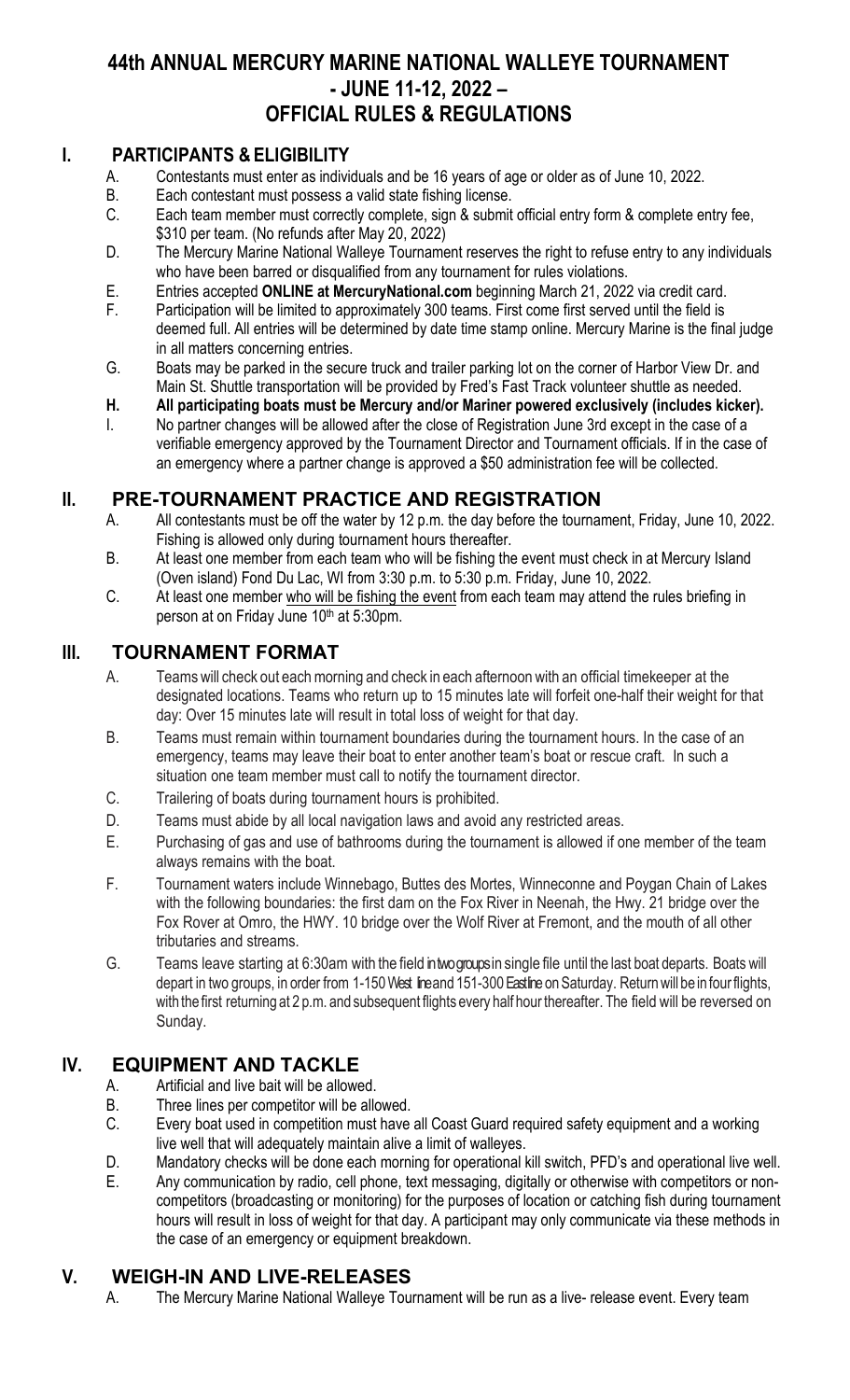should do all they can to bring in releasable fish. Those fish not deemed releasable by the fisheries personnel on the scene will be donated to local charities.

- B. Only walleyes will be weighed. If a sauger is brought to weigh-in, your team's weight for that day will be disqualified. Each team may weigh five fish daily. Minimum size for walleyes is 15 inches. When your 6th fish goes into the livewell you are done fishing for the day. **NO CULLING** is allowed.
- C. A 1-ounce bonus will be awarded for each fish determined to be releasable by the weigh-in judge.
- D. You may not at any time restrict the movement of a fish in its natural habitat before or during an event, nor can you alter or enhance the weight or length of a fish in any way. Violation of these basic sporting principals may subject the team to disqualification from this and all future events.

### **VI. SCORING**

- A. Total accumulated weight in pounds plus live-release bonus will determine the final tournament standings, the big fish awards, and any additional awards.
- B. In the case of a tie for any place, the tie will be settled by the heaviest weight on the final day.
- C. All awards will be made following final tournament weigh-in, except those withheld pending polygraph examination

#### **VII. SAFETY**

- A. Each competitor must always observe safe boating conduct.
- B. Each competitor is required to wear Coast Guard approved chest-type life preserver which is fully secured whenever the main combustion engine is running above trolling speed.
- C. Instant stop switches must be operable and in use when contestants are using the main combustion engine above trolling speed.
- D. Main combustion engine horsepower may not exceed the Coast Guard, B.I.A. or N.M.M.A. horsepower rating plate on the boat.
- E. Boat registration numbers on all boats must be clear and identifiable.
- F. Use of alcohol or drugs (other than those prescribed by a licensed physician or purchased over the counter), during the tournament is prohibited; this includes the weigh-in, up until your team's fish are weighed in. Violation of this rule may result in disqualification from present and future events.
- G. Tournament officials reserve the right to delay, cancel or restrict tournament waters in the case of severe weather. In the event of a storm, lightning, severe weather or any unsafe condition, participants should remove themselves from competition and seek safety or shelter until it is safe to continue. Participants may not leave their boats during tournament hours except in case of emergency.
- H. Tournament officials reserve the right to disallow the use of any boat and/or motor they deem unsafe, inappropriate, or unsuitable for use. Tournament Director's decision in this matter is final and may be made at any time.

## **VIII. SPORTSMANSHIP**<br>A. All competitors will be

- All competitors will be expected to always act in a sportsmanlike manner towards non-competitors and competitors alike. This shall include the areas of safety, conservation, and courtesy. Violators of this rule will be subject to disqualification.
- B. Any unfavorable conduct or action by a competitor which could negatively reflect on the Mercury Marine National Walleye Tournament will be grounds for disqualification or rejection of entry application.
- C. During tournament fishing hours, contestants will not discuss techniques, tactics, or fishing spots with any other competitors; nor will they be allowed to receive fishing information from non-competitors. Non-competitors will not be allowed to anchor or hold spots for contestants.

#### **IX. RULES & INTERPRETATION**

- A. Contestants are responsible for knowing tournament rules as well as state and local rules & regulations which pertain to the tournament waters. Any team violating state or local rules and regulations may be disqualified at the discretion of the Tournament Director.
- B. All protests must be lodged with the Tournament Director in writing within 30 minutes of completion of the daily weigh-in. Following interviews with concerned parties, a ruling will be made. The Tournament Director will interpret the rules according to the spirit and intent of the rule and his decision in all disputes is final.
- C. Tournament officials reserve the right to polygraph any contestant. See "waivers" section on entry form.
- D. If rules infractions are brought to the Tournament Director's attention at any time, and investigation proves a violation occurred, a penalty of daily weight and/or tournament weight may be made. Also, cash prizes and awards must be returned if so requested.

**Entry Deadline -** Is Friday June 3rd, 2022. NO new entries will be accepted after that date. YOU may REGISTER ONLINE ONLY beginning at 9:00am,CT March 21, 2022 at [mercurynational.com](mailto:mercurynational.com) - **Contact the event Tournament Director with all rules questions: [TD@MercuryNational.com](mailto:TD@MercuryNational.com)** - MERCURY NATIONAL C/O TWF, 5998 N Pleasant View Road, Ponca City OK 74601, O - 580-765-9031 – F- 580-765-2890, email: *info@MercuryNational.com*